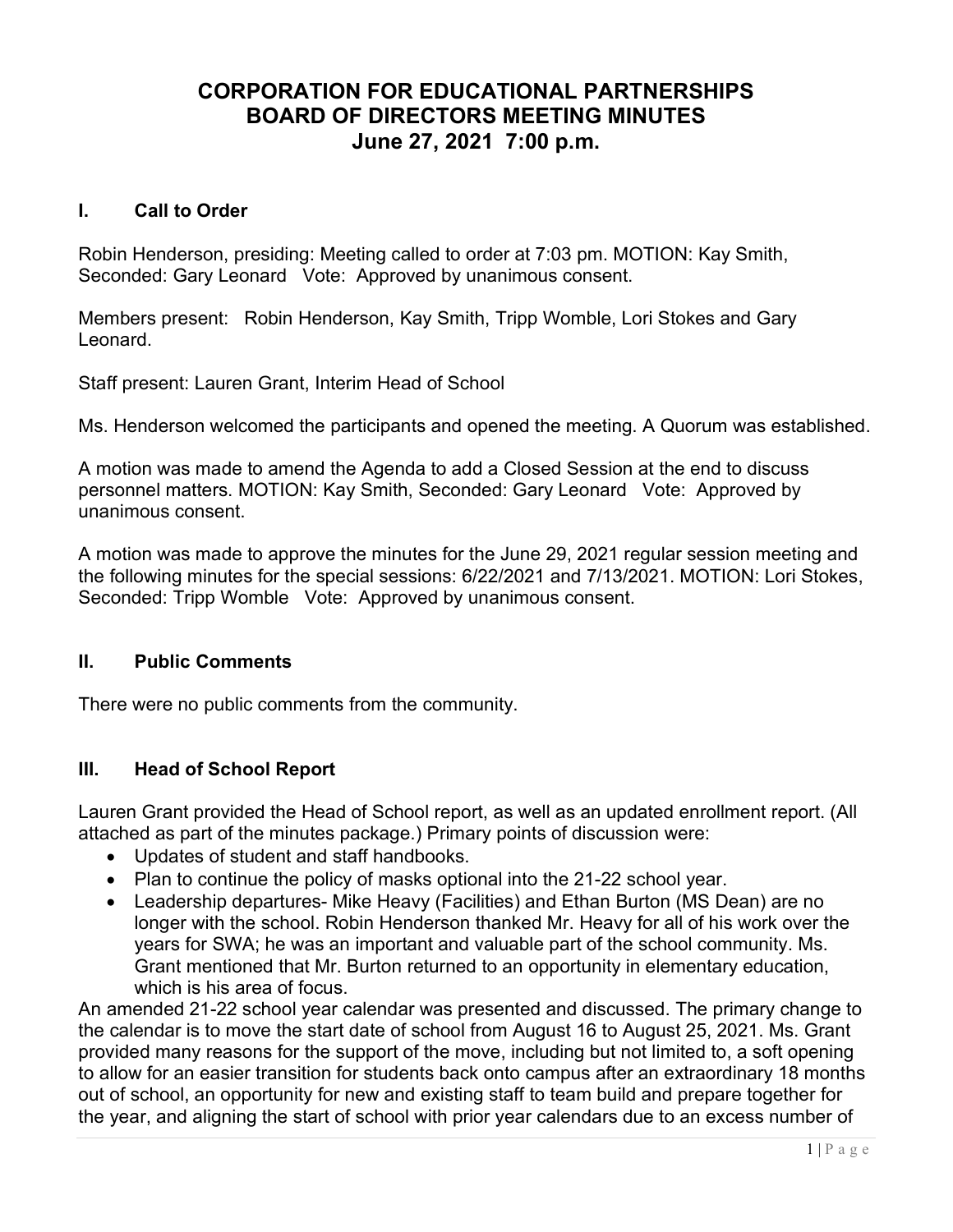instructional hours and the removal of 5 previously required remote learning days. MOTION: Kay Smith, Seconded: Gary Leonard Vote: Approved by unanimous consent.

- After school program- the YMCA has stated they will not be providing the after-school program as they have in years past. A teacher has stepped up and volunteered to coordinate one. More info will be forthcoming.
- A Welcome Back to School newsletter will be provided by the end of this week to all families.
- Open House is scheduled for August 19 from 5:30 to 8:00. The first half of the alphabet is 5:30 to 6:30 and the second half is 7:00 to 8:00.
- A slate of new contracts was presented and approved. Director of Operations and Security, MS Drama, MS English, EC, 2 EC Tas, MS Office (part time.) MOTION: Lori Stokes, Seconded: Gary Leonard Vote: Approved by unanimous consent. There are currently 2 HS English openings and one HS math opening.
- Dennis Noble provided an update on the credit recovery summer program- 33 students in HS credit recovery; 19-20 of the 33 should earn recovery credits.

## IV. Finance Report

Sarah Karsen provided a financial report and update. (All documentation is included in the minutes package.) Primary points of discussion included:

- 2021-2022 budget presented.
- Administrative Services budget is lower than previous year since there is currently no plan to hire consultants.
- Staff development- current funds and carryover from last year will provide training opportunities, specifically for EC department.
- This budget includes a healthy surplus which adds to surplus remaining from 2020-2021 school year.

Dr. Reed, a teacher-Board liaison, stated that there were no new items to discuss with the Board.

### V. Update on New Building Project

Through discussion and evaluation with Performance Charter School Development (PCSD), it looks like we will be able to build a new HS building on land already owned by the school. A meeting took place to discuss wants in the new building and the architect has gotten started on a draft. PCSD will be back in town the week of August 9 to bring the first draft back to the school and start next steps.

### VI. Update on Search for New Head of School

Ms. Henderson announced that the search was still ongoing and we anticipate making an announcement within the next week or so. She also thanked Ms. Grant again for all of the hard work she has performed for the school over the summer as Interim Head if School.

Dr. Reed, a teacher-Board liaison, stated that there were no new items to discuss with the Board.